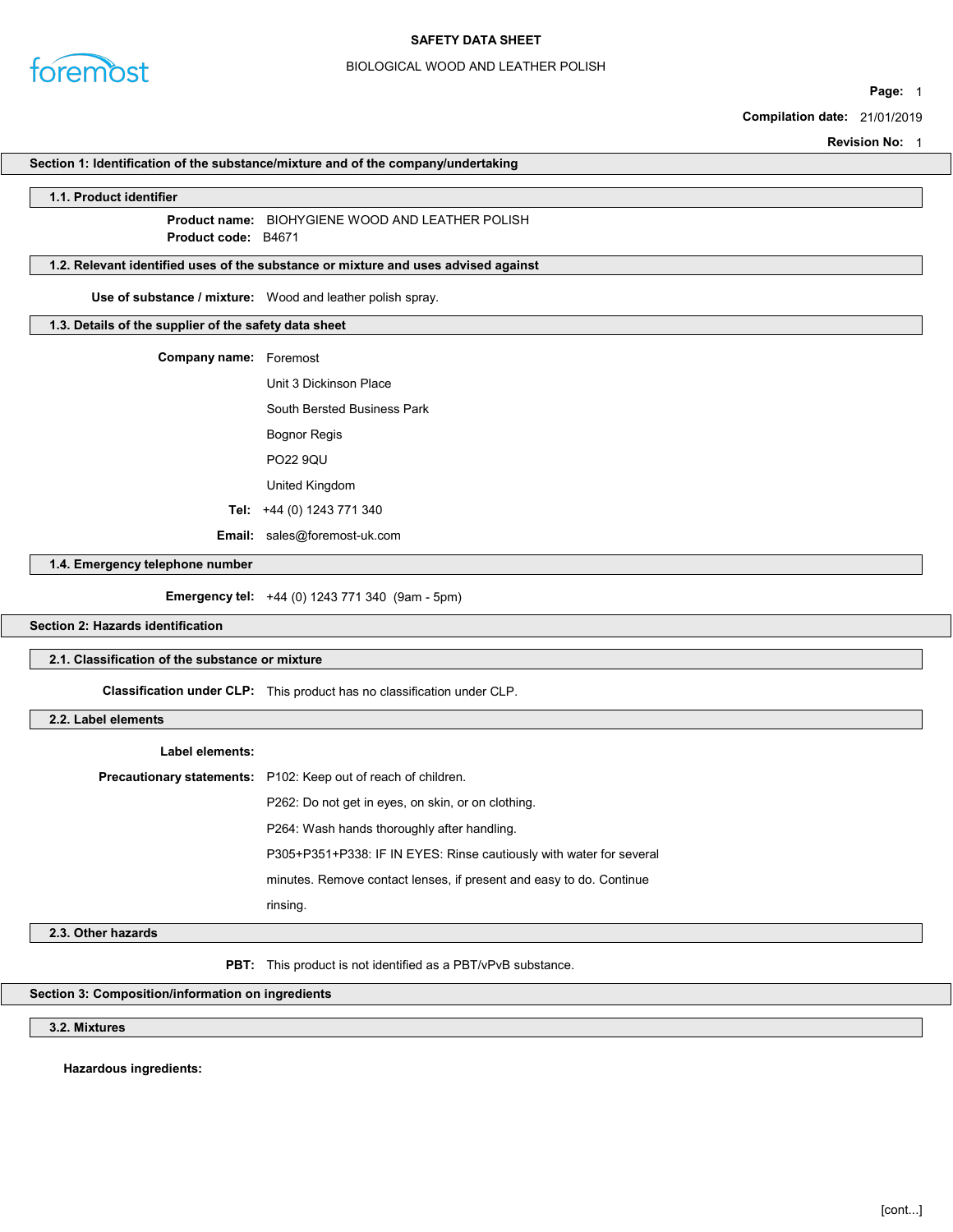#### BIOLOGICAL WOOD AND LEATHER POLISH

BRONOPOL (INN)

| <b>EINECS</b> | CAS           | PBT / WEL | <b>CLP Classification</b>                                                            | Percent   |
|---------------|---------------|-----------|--------------------------------------------------------------------------------------|-----------|
| 200-143-0     | $52 - 51 - 7$ |           | Acute Tox. 4: H312; Acute Tox. 4: H302;<br>STOT SE 3: H335; Skin Irrit. 2: H315; Eye | $< 0.1\%$ |
|               |               |           | Dam. 1: H318; Aguatic Acute 1: H400                                                  |           |

#### Section 4: First aid measures

4.1. Description of first aid measures

Skin contact: Wash immediately with plenty of soap and water.

Eye contact: Bathe the eye with running water for 15 minutes.

Ingestion: Wash out mouth with water.

Inhalation: Remove victim to fresh air.

## 4.2. Most important symptoms and effects, both acute and delayed

Skin contact: There may be mild irritation at the site of contact.

Eye contact: There may be irritation and redness.

Ingestion: There may be irritation of the throat.

Inhalation: Not anticipated under normal conditions of use.

Delayed / immediate effects: Immediate effects can be expected after short-term exposure.

### 4.3. Indication of any immediate medical attention and special treatment needed

Immediate / special treatment: Not applicable.

Section 5: Fire-fighting measures

#### 5.1. Extinguishing media

Extinguishing media: Suitable extinguishing media for the surrounding fire should be used. Use

water spray to cool containers.

## 5.2. Special hazards arising from the substance or mixture

Exposure hazards: Not applicable.

5.3. Advice for fire-fighters

Advice for fire-fighters: Wear self-contained breathing apparatus. Wear protective clothing to

prevent contact with skin and eyes.

Section 6: Accidental release measures

6.1. Personal precautions, protective equipment and emergency procedures

Personal precautions: Refer to section 8 of SDS for personal protection details.

6.2. Environmental precautions

Environmental precautions: No special environmental concerns.

#### 6.3. Methods and material for containment and cleaning up

Clean-up procedures: Wash the spillage site with large amounts of water.

Page: 2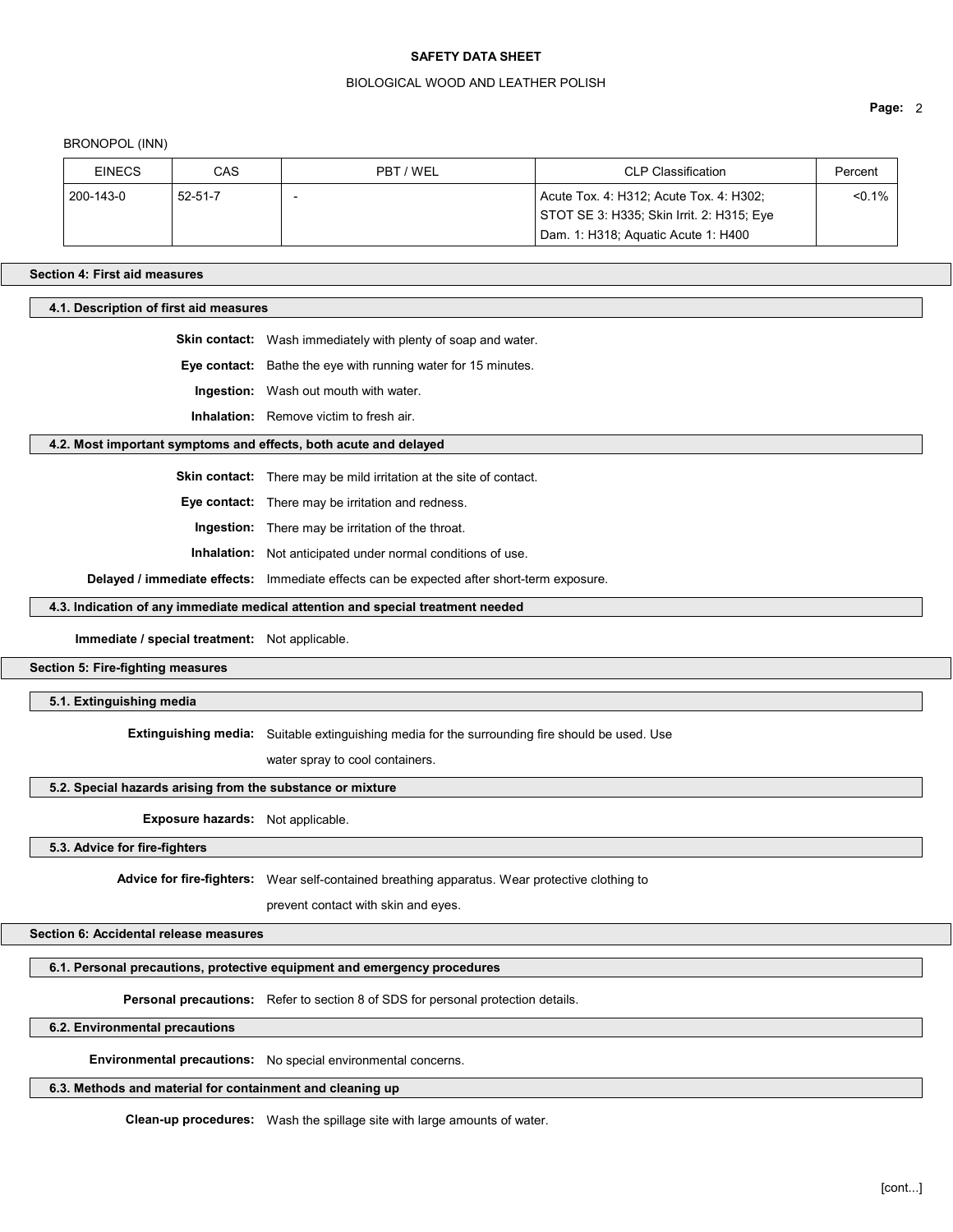## BIOLOGICAL WOOD AND LEATHER POLISH

# 6.4. Reference to other sections

Reference to other sections: Refer to section 8 of SDS.

# Section 7: Handling and storage

# 7.1. Precautions for safe handling

Handling requirements: No special handling requirements.

# 7.2. Conditions for safe storage, including any incompatibilities

Storage conditions: Store in a cool, well ventilated area. Keep container tightly closed.

7.3. Specific end use(s)

# Specific end use(s): No data available.

# Section 8: Exposure controls/personal protection

8.1. Control parameters

Workplace exposure limits: No data available.

DNEL/PNEC Values

DNEL / PNEC No data available.

## 8.2. Exposure controls

| <b>Engineering measures:</b> No special requirement |                                                                     |
|-----------------------------------------------------|---------------------------------------------------------------------|
|                                                     | <b>Respiratory protection:</b> Respiratory protection not required. |
| <b>Hand protection:</b> Not applicable.             |                                                                     |
|                                                     | <b>Eye protection:</b> Not applicable. Spray away from the face.    |
| <b>Skin protection:</b> Not required.               |                                                                     |

Section 9: Physical and chemical properties

### 9.1. Information on basic physical and chemical properties

|                                                         | <b>State: Liquid</b>                                                                              |                                     |
|---------------------------------------------------------|---------------------------------------------------------------------------------------------------|-------------------------------------|
| <b>Colour: White</b>                                    |                                                                                                   |                                     |
|                                                         | <b>Odour:</b> Pleasant                                                                            |                                     |
| Evaporation rate: No data available.                    |                                                                                                   |                                     |
|                                                         | <b>Oxidising:</b> No data available.                                                              |                                     |
| Solubility in water: No data available.                 |                                                                                                   |                                     |
|                                                         | <b>Viscosity:</b> No data available.                                                              |                                     |
| <b>Boiling point/range°C:</b> >100                      | Melting point/range $\textdegree$ C: >0                                                           |                                     |
| <b>Flammability limits %: lower:</b> No data available. |                                                                                                   | <b>upper:</b> No data available.    |
|                                                         | Part.coeff. n-octanol/water: No data available.<br>Flash point <sup>°</sup> C: No data available. |                                     |
| Autoflammability°C: No data available.                  |                                                                                                   | Vapour pressure: No data available. |
| Relative density: 1.01 g/cm3                            |                                                                                                   | <b>pH:</b> 6-8                      |
|                                                         | <b>VOC g/l:</b> No data available.                                                                |                                     |

Page: 3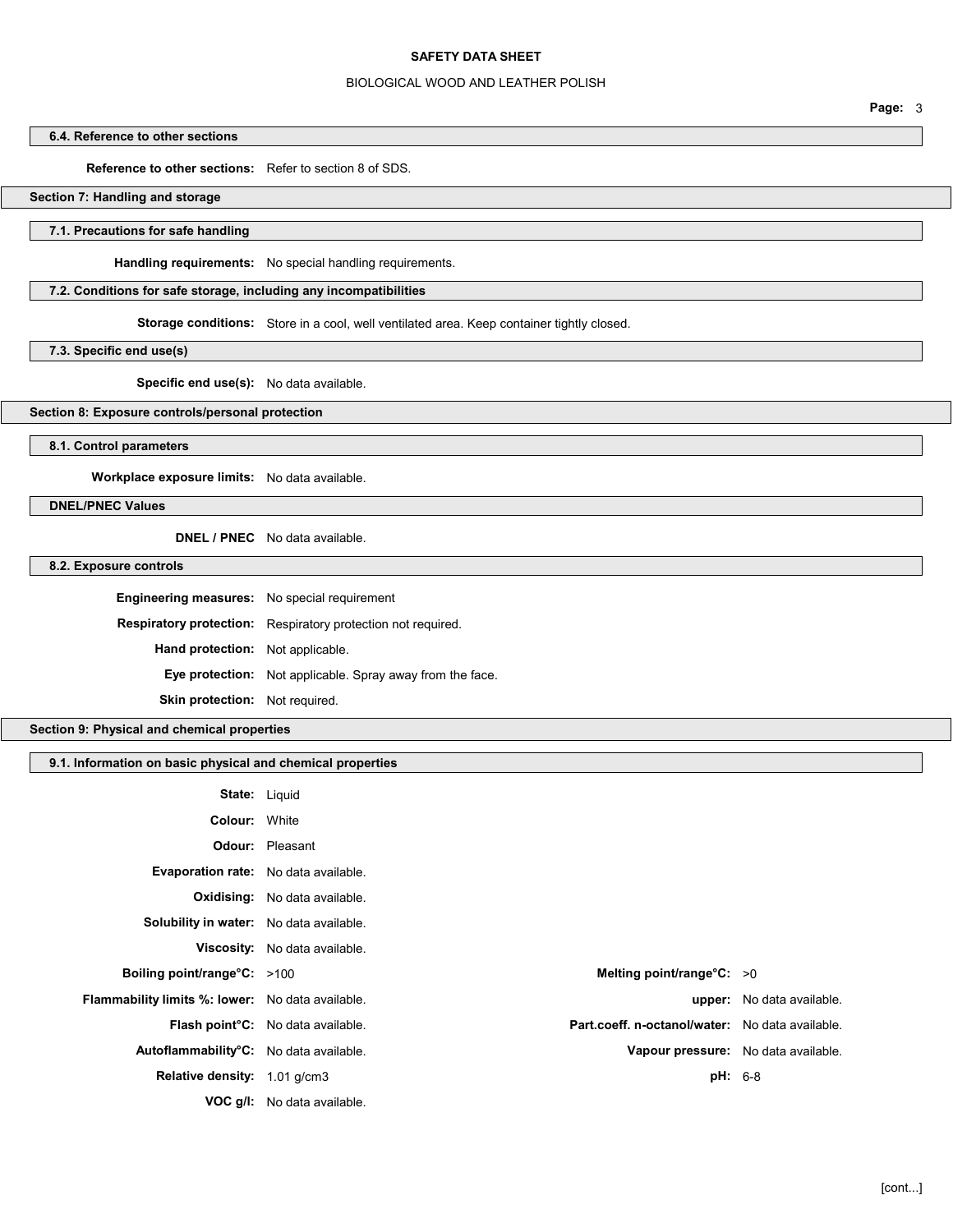#### BIOLOGICAL WOOD AND LEATHER POLISH

9.2. Other information

Other information: No data available.

### Section 10: Stability and reactivity

10.1. Reactivity

Reactivity: Stable under recommended transport or storage conditions.

10.2. Chemical stability

Chemical stability: Stable under normal conditions.

10.3. Possibility of hazardous reactions

Hazardous reactions: Hazardous reactions will not occur under normal transport or storage

conditions. Decomposition may occur on exposure to conditions or materials

listed below.

10.4. Conditions to avoid

Conditions to avoid: Heat.

10.5. Incompatible materials

Materials to avoid: Strong oxidising agents. Strong acids.

10.6. Hazardous decomposition products

Haz. decomp. products: No data available.

Section 11: Toxicological information

11.1. Information on toxicological effects

Hazardous ingredients:

## BRONOPOL (INN)

| ORL        | <b>MUS</b> | LD50 | 270  | mg/kg      |
|------------|------------|------|------|------------|
| ORL        | <b>RAT</b> | LD50 | 180  | mg/kg      |
| <b>SKN</b> | <b>MUS</b> | LD50 |      | 4750 mg/kg |
| <b>SKN</b> | <b>RAT</b> | LD50 | 1600 | mg/kg      |

Toxicity values: No data available.

Symptoms / routes of exposure

Skin contact: There may be mild irritation at the site of contact. Eye contact: There may be irritation and redness. Ingestion: There may be irritation of the throat. Inhalation: Not anticipated under normal conditions of use. Delayed / immediate effects: Immediate effects can be expected after short-term exposure.

Section 12: Ecological information

Page: 4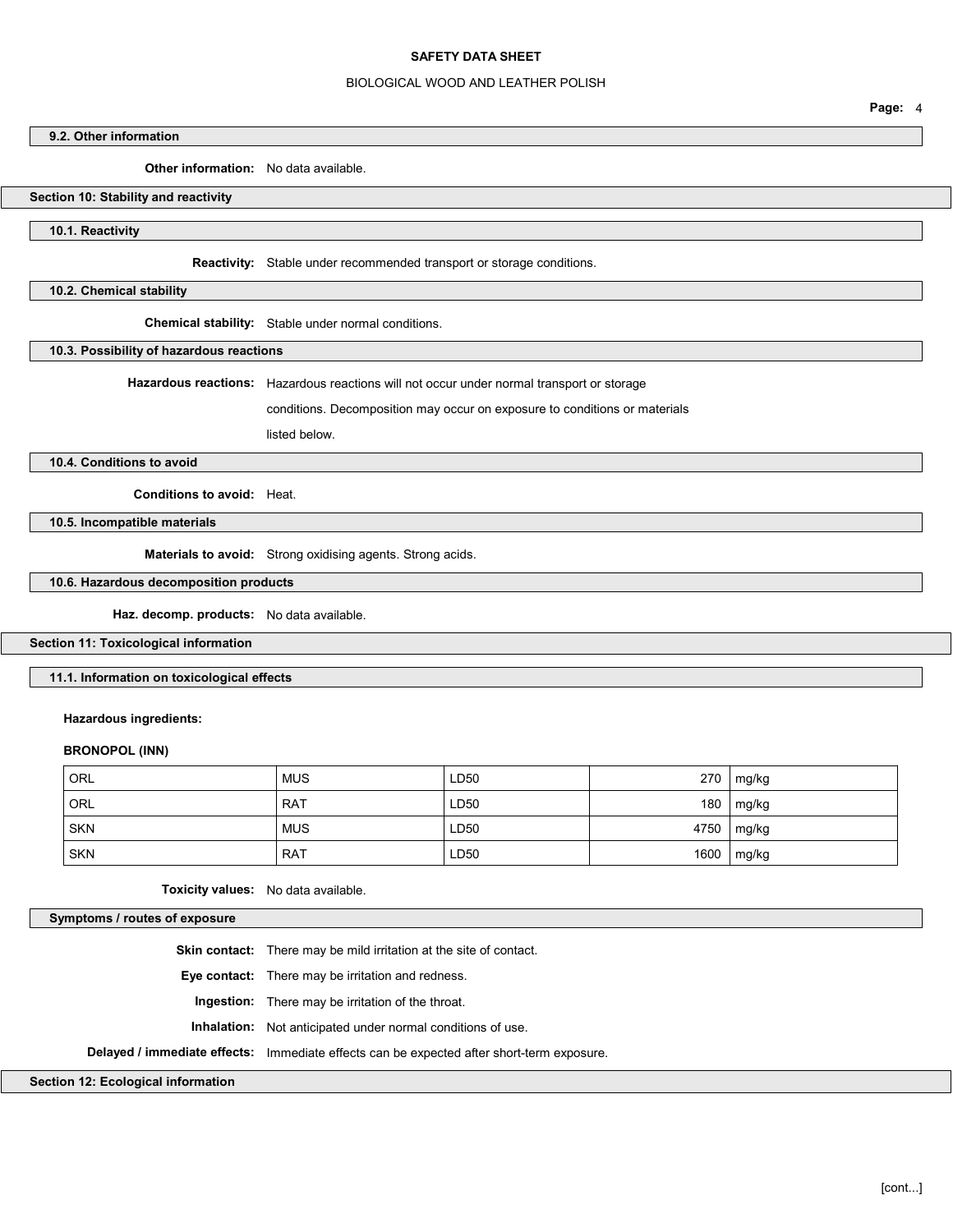# BIOLOGICAL WOOD AND LEATHER POLISH

|                                                          | Page: 5                                                                                                              |
|----------------------------------------------------------|----------------------------------------------------------------------------------------------------------------------|
| 12.1. Toxicity                                           |                                                                                                                      |
| Ecotoxicity values: No data available.                   |                                                                                                                      |
| 12.2. Persistence and degradability                      |                                                                                                                      |
| Persistence and degradability: Biodegradable.            |                                                                                                                      |
| 12.3. Bioaccumulative potential                          |                                                                                                                      |
|                                                          | Bioaccumulative potential: No bioaccumulation potential.                                                             |
| 12.4. Mobility in soil                                   |                                                                                                                      |
|                                                          | Mobility: Readily absorbed into soil.                                                                                |
| 12.5. Results of PBT and vPvB assessment                 |                                                                                                                      |
|                                                          | PBT identification: This product is not identified as a PBT/vPvB substance.                                          |
| 12.6. Other adverse effects                              |                                                                                                                      |
| Other adverse effects: Negligible ecotoxicity.           |                                                                                                                      |
| Section 13: Disposal considerations                      |                                                                                                                      |
| 13.1. Waste treatment methods                            |                                                                                                                      |
|                                                          |                                                                                                                      |
|                                                          | Disposal operations: Small amounts of unwanted product may be flushed with water to sewer.                           |
| Disposal of packaging:                                   | Dispose of as normal industrial waste.<br>NB: The user's attention is drawn to the possible existence of regional or |
|                                                          |                                                                                                                      |
|                                                          | national regulations regarding disposal.                                                                             |
| Section 14: Transport information                        |                                                                                                                      |
|                                                          | Transport class: This product does not require a classification for transport.                                       |
| Section 15: Regulatory information                       |                                                                                                                      |
|                                                          | 15.1. Safety, health and environmental regulations/legislation specific for the substance or mixture                 |
| Specific regulations: Not applicable.                    |                                                                                                                      |
| 15.2. Chemical Safety Assessment                         |                                                                                                                      |
| Section 16: Other information                            |                                                                                                                      |
| <b>Other information</b>                                 |                                                                                                                      |
|                                                          |                                                                                                                      |
|                                                          | Other information: This safety data sheet is prepared in accordance with Commission                                  |
|                                                          | Regulation (EU) No 2015/830.                                                                                         |
|                                                          | * indicates text in the SDS which has changed since the last revision.                                               |
| Phrases used in s.2 and s.3: H302: Harmful if swallowed. |                                                                                                                      |
|                                                          | H312: Harmful in contact with skin.                                                                                  |
|                                                          | H315: Causes skin irritation.                                                                                        |
|                                                          | H318: Causes serious eye damage.                                                                                     |

- H335: May cause respiratory irritation.
- H400: Very toxic to aquatic life.

Legal disclaimer: The above information is believed to be correct but does not purport to be all